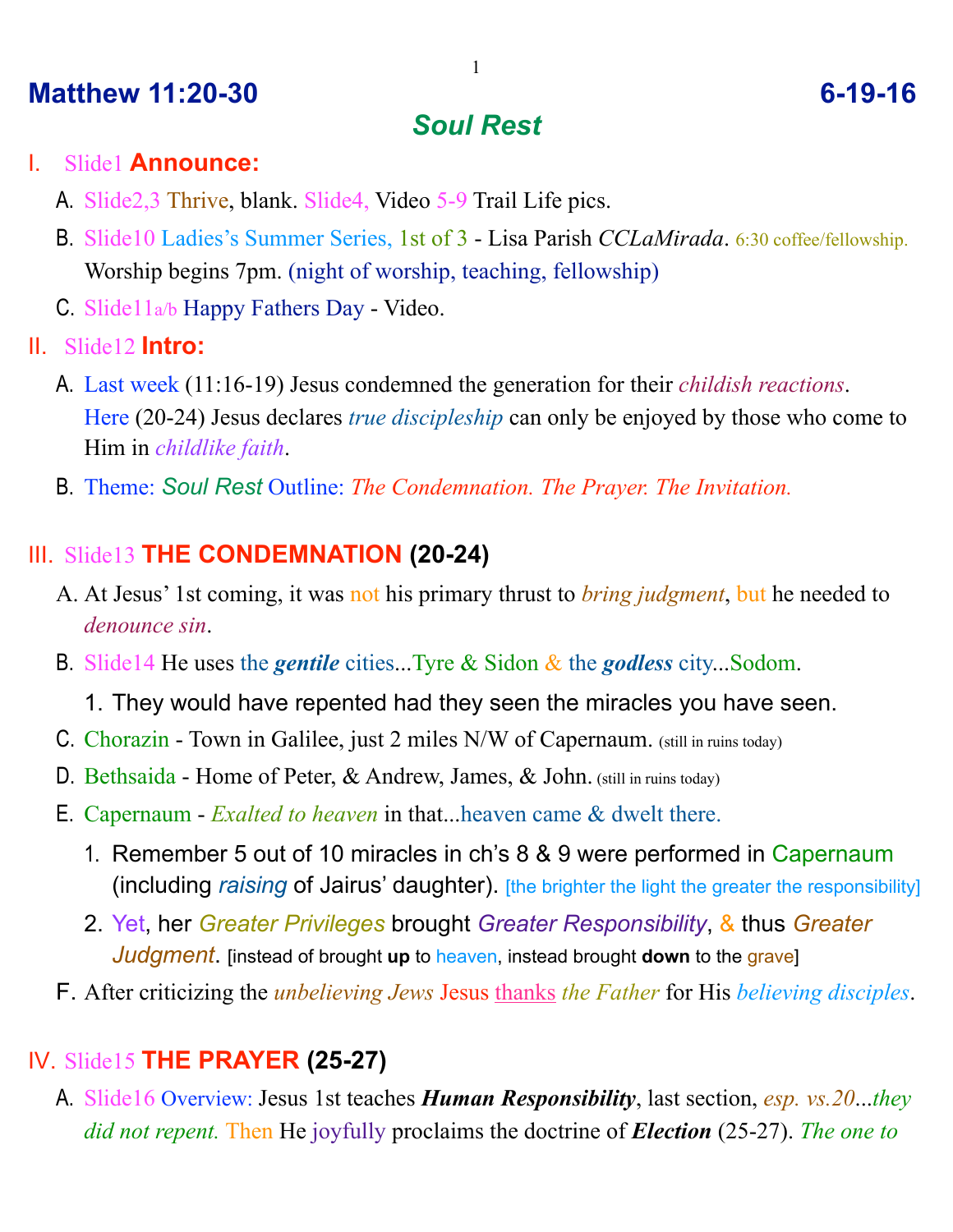*whom the son wills to reveal Him.* Then He turns to give *a free & full Invitation* to those who are needing *rest*. *Come, Take, Learn.*

- B. (25) Wise  $&$  prudent = the self-sufficient. Babes = those who depend on God.
- C. (27) All things have been delivered to Me He was speaking of His authority to reveal **the Father** to whomever He desired.
- D. Slide17 Note the word *Father* 5'x.
	- 1. Not all of us have an *earthly father* to celebrate on this Father's Day, we do have a **heavenly Father** who loves us more than even the best dads on this Earth ever could. He's the ultimate protecter, the ultimate healer and the ultimate comforter. And He's a Father who we should *love, celebrate and praise* today, tomorrow and everyday.
- E. Let's talk about *Election*.
	- 1. We avoid 2 extremes by not stressing *Sovereignty of God* only, or *Human responsibility* only. I like to say...*I did my part, & God did his part.*
		- a) His part was: He called me, sought me, caught me, loved me, saved me, cleansed me, healed me, & delivered me. My part was: running away.
	- 2. Slide18 God's Election or Choosing is something that is just *of Him*.
		- a) It's interesting that most don't have a problem w/God Electing 1 little nation (Israel) & Him not electing all the rest. (So, corporately they don't have so much a problem but electing some individuals *thats not fair?*) Yet, they fail to realize that when God Choose *this nation* it was in the choosing of an *individual* - Abraham.
		- b) Jn.6:37 *All that the Father gives Me will come to Me, and the one who comes to Me I will by no means (not not, never never) cast out.*
			- (1) We cannot always *explain* the mysteries of the Father's will, but we can **adore** & **obey** Him.

### V. Slide19 **THE INVITATION (28-30)**

- A. (28-30) These vs. are a special treasure *only* found here in Mt.'s gospel.
	- 1. We have here *the center* of a *nothing bundt cakes (where frosting falls into center of bundt)*.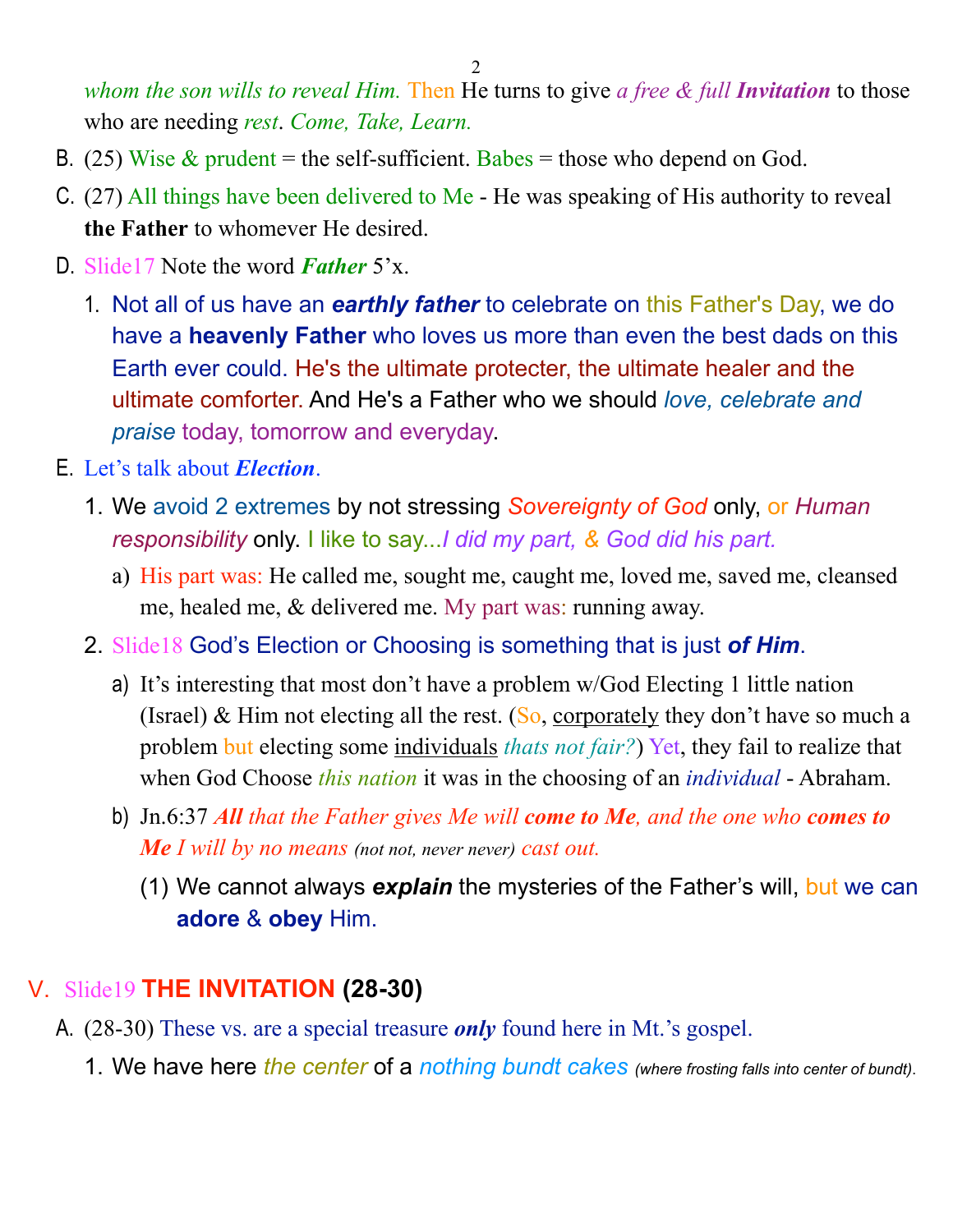- 3
- B. Slide20 All you who **Labor** (weary) All, *yes* not just Jews, all who would come/believe/ take His yoke. What Labor?
	- 1. Are you Laboring in the service of Formal Religion? In the attempt to keep the *law*, or in any other way of *self-justification*?
	- 2. Are you Laboring in the service of Self? To get gain, honor, ease, etc?
	- 3. Are you Laboring in the service of Satan, lust, drink, infidelity, etc.?
- C. **Heavy laden** (burdened) Burdened w/what?
	- 1. Jesus **contrasts** *the burdensome teaching of the Pharisees* by telling his disciples that His burden is light, Inviting them to full discipleship.
		- a) The Pharisees religion didn't provide rest nor peace. No human religion can give that.
	- 2. Laden heavily because of *weariness, disappointments, despair, or discouragement*.
	- 3. Laden w/*sin, guilt, remorse, fear of death*.
	- 4. Laden w/*sorrow, poverty, oppression, slander*.
	- 5. Laden w/*care, anxiety, greed, ambition*.
	- 6. Laden w/*doubt, temptation, conflict, depression*.
- D. Slide21,22 I will give you **rest** What kind of rest? It's that rest that comes w/*surrender*  (batteries included)
	- 1. Rest to the Conscience by atonement & pardon.
	- 2. Rest to the Mind by infallible instruction (H.S. our teacher).
	- 3. Rest to the Heart a rest of Love. Jesus fills & contents the heart.
	- 4. Rest to the Energies by giving an object worth attaining.
	- 5. Rest to the Apprehensions assuring that *all things work for good*.
		- a) Maybe it was the end of an exhausting day & Jesus sees the workers from the field, the busy trader, the fisher  $\&$  his nets, the slave w/his burden, the rich man w/his heavier burden of care, the gray-haired sinner stooping under the weight of years, & such like these.
- E. It's a Rest *to be found* (29) [This is *rest upon rest*, deepening & settling]
	- 1. A rest that comes from *conquered passions & desires*.
	- 2. This rest *counteracts* the *Labors & Loads*.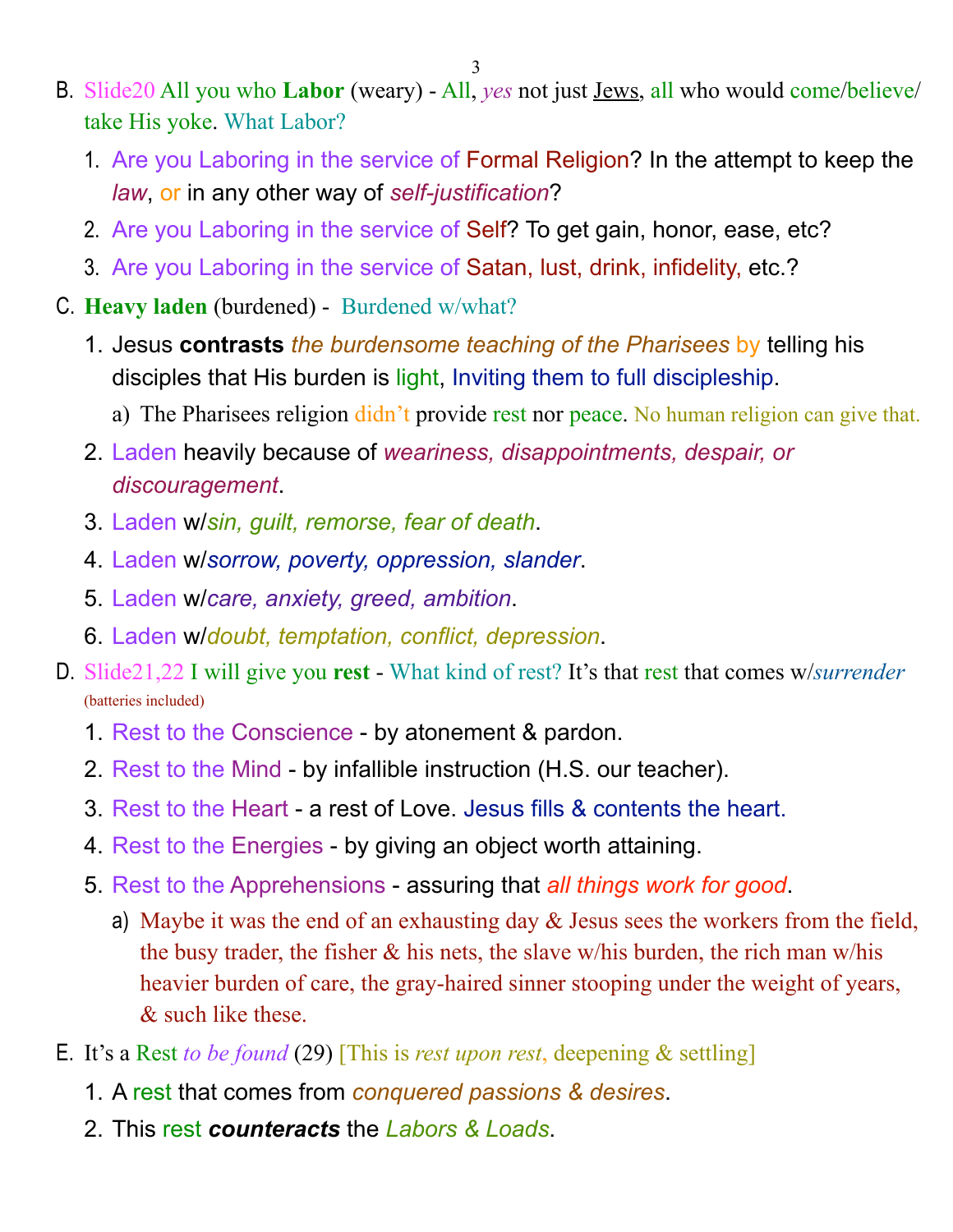4

- F. Slide23 (29) Take **My yoke** upon you a metaphor for Jesus' teaching & kingdom lifestyle.
	- 1. Be obedient to My *command*.
	- 2. Be willing to be *conformed to me* in service & burden bearing.
	- 3. Be submissive to the *afflictions* which I may lay upon you.
	- 4. Yokes were heavy wooden objects, used to connect 2 oxen together for more efficient plowing. In **contrast**, allegiance to Jesus and His kingdom resulted in and rest and *not labor*.
	- 5. In Judaism they spoke of carrying the *yoke* of God's law & Sabbath rules.
		- a) Jesus promised *rest for their souls*, which He grabbed from Jeremiah (6:16). Where the context was God promising to *stay His wrath* if the people turned to **Him instead of the words of the false religious leaders.**
	- 6. Acts 15:5 the question. 6-11 the answer (see esp vs.10)
	- 7. What is the yoke God puts on us? *It's God putting His arms around our necks.*
- G. Slide24 Know this...*God* is in charge of yokes. (remember yoke = submission)
	- 1. Everyone must wear a yoke. We're like wild beasts that need to be broken.
	- 2. The yoke God gives you is the right one for you.
	- 3. Accept your yokes as from God & He will *transform it from bondage to blessing.*
	- 4. If you break the light yoke the next one will be **heavier**. (the prophet Hananiah took the wood yoke off of Jeremiah & broke it/represented babylon's yoke about to be placed on Israel. *Go and tell Hananiah, saying, Thus says the Lord: You have broken the yokes of wood, but you have made in their place yokes of iron*)
		- a) We only add to our chastening when we **resist** it.
	- 5. Your Youth is the best time to learn how to wear the yoke Lam.3:27,28 *It is good for a man to bear The yoke in his youth. Let him sit alone and keep silent, Because God has laid it on him.*
	- 6. Let God *break you* & control you now, & the future will be bright.
		- a) *God uses broken things.* It takes **broken soil** to produce a crop, **broken clouds** to give rain, **broken grain** to give bread, **broken bread** to give strength. It is the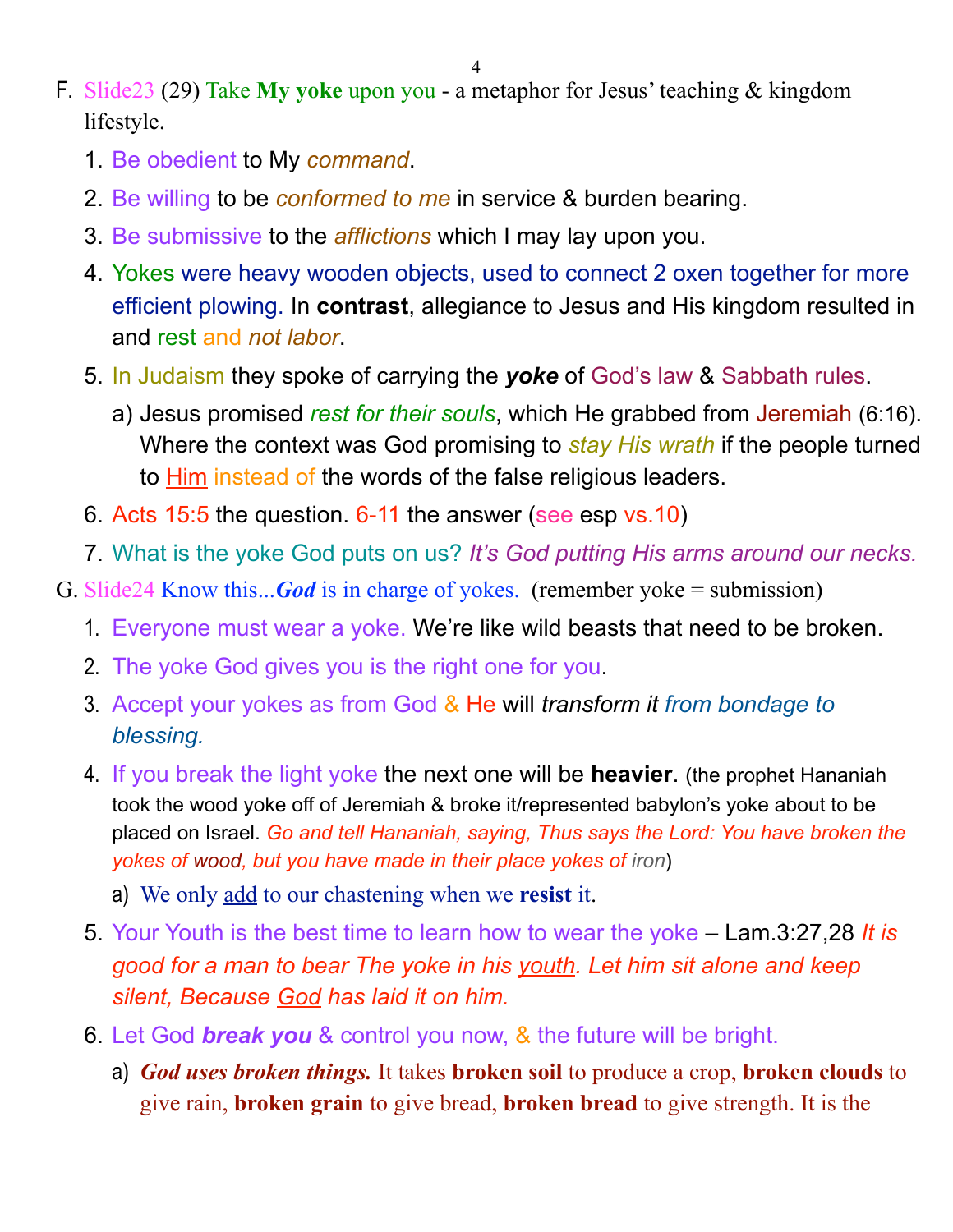**broken alabaster box** that gives forth perfume. It is **Peter, weeping bitterly**, who returns to greater power than ever. Vance Havner

- H. Slide25,26 (30) Burden is light When a young ox is harnessed to a mature ox. The young ox will not even be pulling any of the weight, It is merely *learning to walk* in a field *under control* & *w/a yoke* around its neck. [note: from heavy load to light load]
- I. Slide27 Dr. Thomas Lambie (1885-1954) [**1st** Amer missionary to *Abyssinia*/Ethiopia. Ministry started when he removed a *small beetle* from inside Gov *Ras Tessema Nadwe's* ear. Founded 2 hospitals there] Once told of a valuable lesson he learned from the natives. Lacking bridges, they were often compelled to wade across swollen streams to reach their destination. The current was swift and there was constant danger of being swept off their feet into deeper water or among treacherous rocks. The weight of the human body being me slightly heavier than water, it was difficult to maintain a foothold when waist deep in the stream. *The natives therefore solve the problem by slinging a sack of stone over their shoulder for extra ballast to weigh them down so their feet would not slip.* When they reached the other side, they emptied their sack on the bank.
	- 1. So, too, the Lord places upon us burdens which seem t**o weigh us down**, but in reality keep us from slipping and falling.
	- 2. So **trust** Him and **believe** that *He lays no burden upon you heavier than is necessary to keep you safe.*
	- 3. So to give us *spiritual traction*, *God often keeps us down so that He may keep us up.* [1](#page-4-0)
- J. Illustration: hitchhiker w/backpack gets picked up. Jumps on the open tailgate... *but* left his pack on. Are you still *caring your own burden* after coming to Christ?
- K. Slide28-30 (back to 28) **Come** unto Me
	- 1. The clarion cry of the Christianity is the gentle word, *Come*.
		- a) The Jewish law was *a dispensation of terror*, which drove men before it as with a scourge; the gospel draws with bands of love. *Spurgeon*
		- b) Jesus is the good Shepherd going before his sheep, bidding them *follow* Him, and ever *leading* them onwards with the sweet word, *Come*.

<span id="page-4-0"></span><sup>1</sup> Bread For Each Day, Devotional, June 24th.